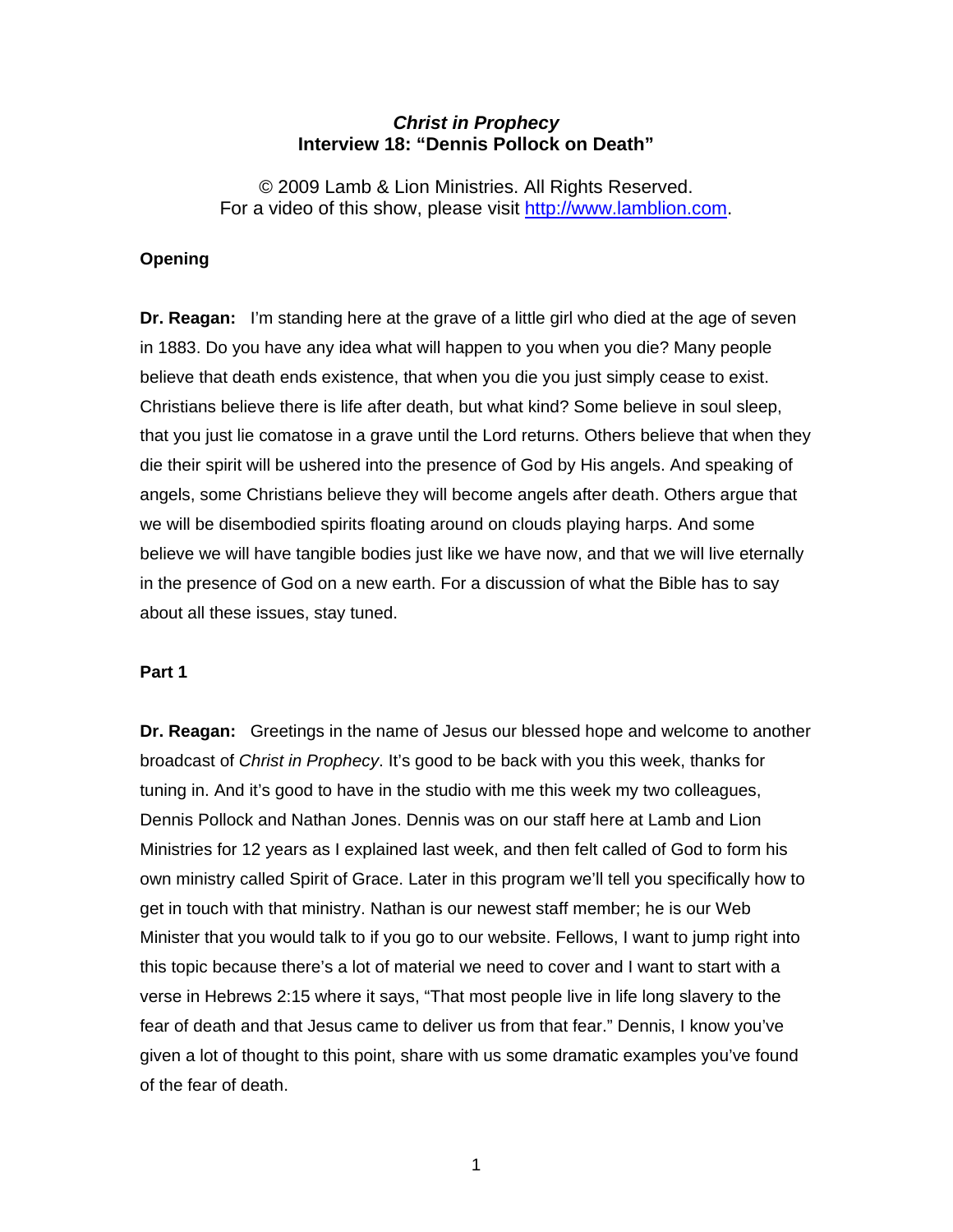**Dennis Pollock:** Okay, well I must be a little bit strange because I do like to collect quotes and things that I read about celebrities that have died or expressed thoughts about death. You know, I'm a big Alfred Hitchcock fan.

**Dr. Reagan:** Oh I am too.

**Dennis Pollock:** Now the ones he made in the '70s weren't much good but the '40s and the '50s were great, but this isn't an Alfred Hitchcock commercial. Anyway, it's interesting that he was the master of death to a previous generation. His movies all involved, or nearly all involved a murder, and you know, he just kept you on the edge of your seat with the fear of death, or with the idea that somebody's about to get killed or whatever. But the interesting thing was, that in real life, as it was his turn to die. One of the actresses that was one of his favorite ladies to work with, Ingrid Bergman, came to his deathbed to visit him as he was dying, and Alfred Hitchcock cried like a baby. Just tears running down his face as he told her how fearful he was about dying. It was a whole lot easier for him to do it on the silver screen than to do it in person.

**Dr. Reagan:** Give us another example.

**Dennis Pollock:** Another example. This one is funny. There was a comic book creator by the name of Mark Gruenwald that wanted to be immortal. So he decided the best way would be to literally put himself into his work. And the way he did that was he made arrangements that when we died they would cremate his body, they would take the ashes and mix them with ink, and that was turned into comic books. It was used to print comic books, so you may want to check your comic book collection at home and see, but that was his attempt to be immortal was to have some of the ink from comic books with his ashes in it.

**Dr. Reagan:** What about Perry Mason? I heard you talk about him one time. Tell us about him.

**Dennis Pollock:** Yeah, well, of course his name was really Raymond Burr, great actor. I love the Perry Mason shows particularly, did some movies in his latter life. But as he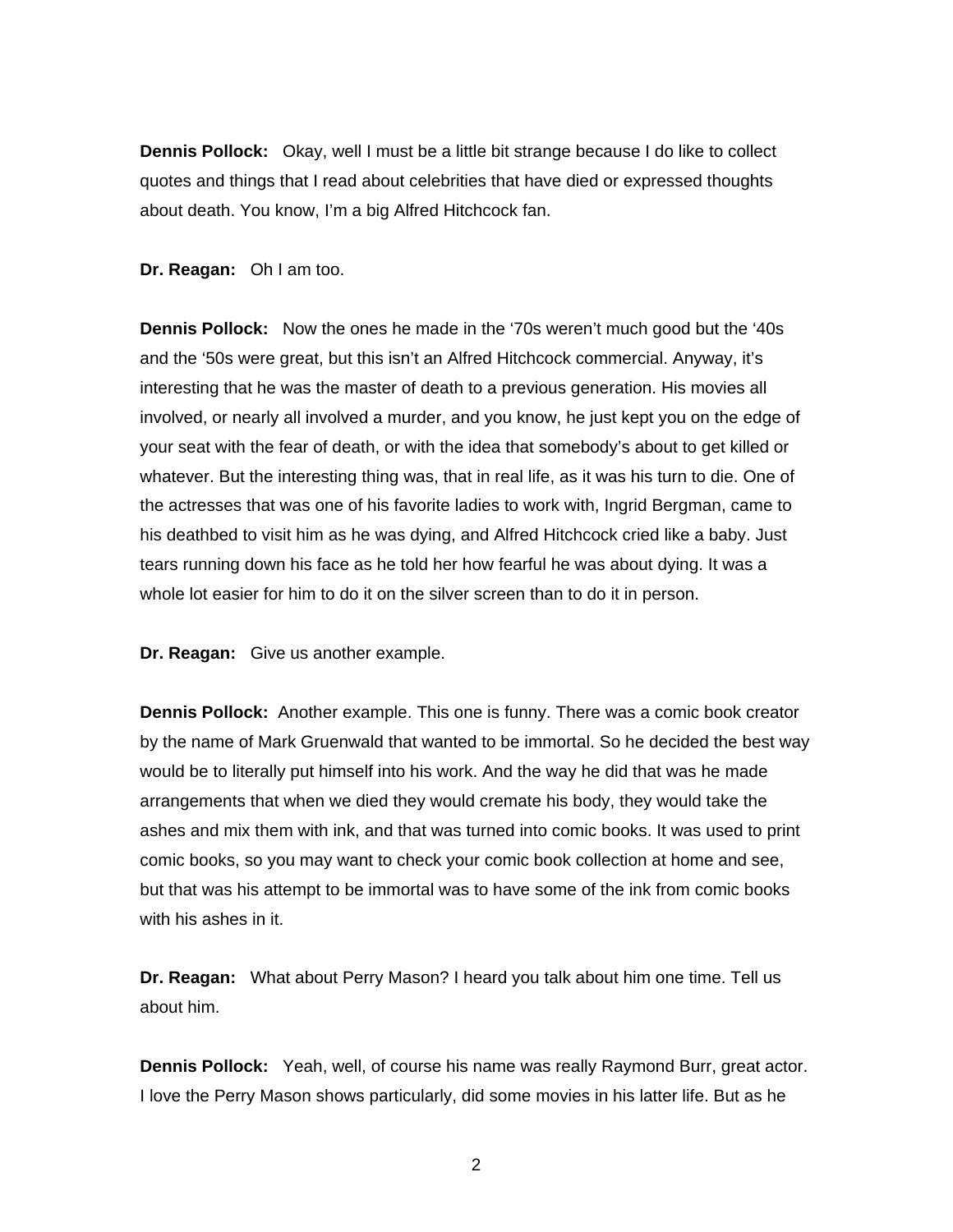was dying, he was just determined to live as long as he possibly could. Which I suppose is okay, but in his case, he really took it to extremes. As he felt himself dying of cancer, at one point he forced himself to sit up in his bed. He was convinced that if he would lie down he was gonna die. And I guess he wasn't wrong because eventually that was a case even Perry Mason wasn't gonna win. He finally, out of exhaustion, lay down…

**Dr. Reagan:** So he sat up for like 48 hours.

**Dennis Pollock:** Something like that, close to two days. He sat up in bed trying to will himself to stay alive, but he couldn't. Someone asked him as he was going through the process of having the cancer, and so forth. They said, "What have you learned about all of this? What life lessons have you learned?" He said, "Well, I've learned that death is messy, it's ugly, and it's not the least little bit romantic." So, he was right about that.

**Nathan Jones:** Dennis, this makes me think of Ted Williams, the baseball player, who got himself cryogenically frozen and then hoping that medicine someday will bring him back. But I have a question for you. I can understand why a non-Christian would fear death, they have no hope. But what's really sad is that there's Christians who fear death. They cling to this world as if it's the last thing. Why do you think that Christians have such a hard time with death?

**Dennis Pollock:** I think probably the biggest reason is carnality, the fact that they don't live close enough to Christ to desire to be with Him. You know when you think about Heaven, especially as you look at what Paul had to say about going there. The big deal is not, "I can't wait until I get to see those golden streets," or you know, "I am so eager to get to where the gates are made of pearl." No, what he said was, "I'm hard-pressed having a desire to be with Christ, which is far better." But he said, "You guys need me to remain in the flesh." His great passion was, "I wanna go be with Jesus." But you can't have that passion if He's not a passion in the way you live. If you're living for...and you know the sad thing is there are Christians, they're saved, they're going to Heaven, but they just aren't living close enough to Christ to have that kind of passion. And as a result they're thinking about plans in the future and you know, buying a new home or whatever. And they can't get excited about being with Christ.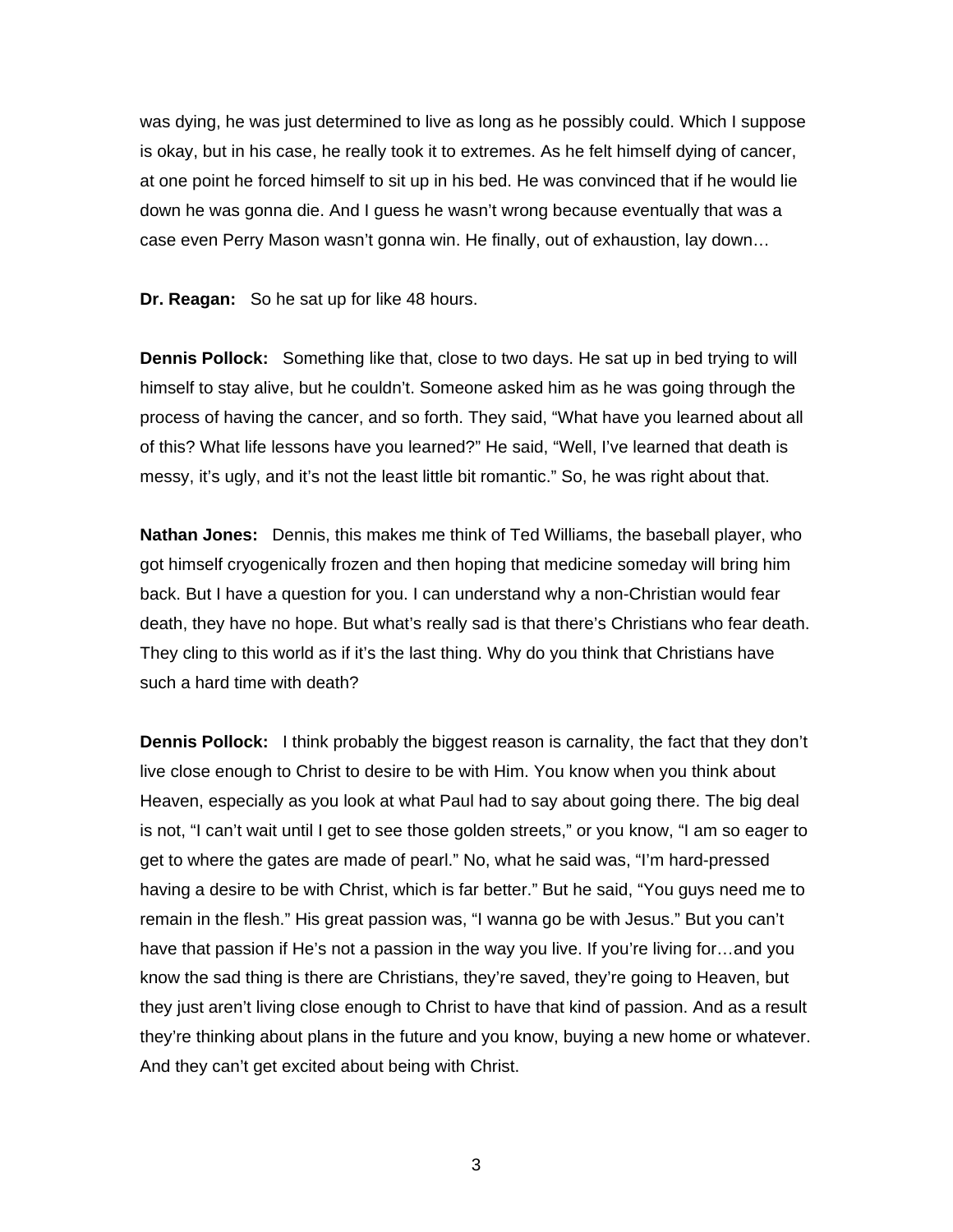**Dr. Reagan:** I would agree with you about that but I think there's also another thing that plays here and that is that the average church never has any preaching about Bible prophecy and the promises that God has made for the future. And the average Christian knows absolutely nothing about what's gonna happen when they die. So they cling to this world because they don't know the promises of the future. That's what I want to get to in the next segment of this program. I want to talk about what are some of the things that are going to happen to us when we die? What can we look forward to at the point of death if we're a professing Christian? But before we get to those I want us to pause for just a moment and folks, I want to show you some materials that will help you to better understand death and the promises of God concerning it.

### **Part 2**

**Dr. Reagan:** Okay Dennis, I want to ask you know about what does happen when we die. But before we get into that I want to ask you something else. How can people get in touch with your ministry, if they wanted to contact you or get on your mailing list or whatever. Tell them how to do that.

**Dennis Pollock:** Well the simplest thing, if you have the internet or you have access to it, is to go to our website and that's www.spiritofgrace.org. It's got a phone number there and it's got an email, a place where you can email us and so forth. So anyway, spiritofgrace.org is the thing to remember and we'd love to hear from you. And if you want to be on our mailing list, just send us an email and say, "Hey put me on your mailing list." You'll get our monthly newsletter.

**Dr. Reagan:** And let me clarify something, I know that you're primarily focused on foreign missions but you are available for speaking here inside the United States, aren't you?

**Dennis Pollock:** Yeah, I sure am, and I do teaching on a number of topics so I'm kind of a part preacher and part teacher.

**Dr. Reagan:** Okay thanks. Alright Dennis, let's get into it now. What happens when you die? Do you go into soul sleep? Do you turn into an angel? Do you turn into an ethereal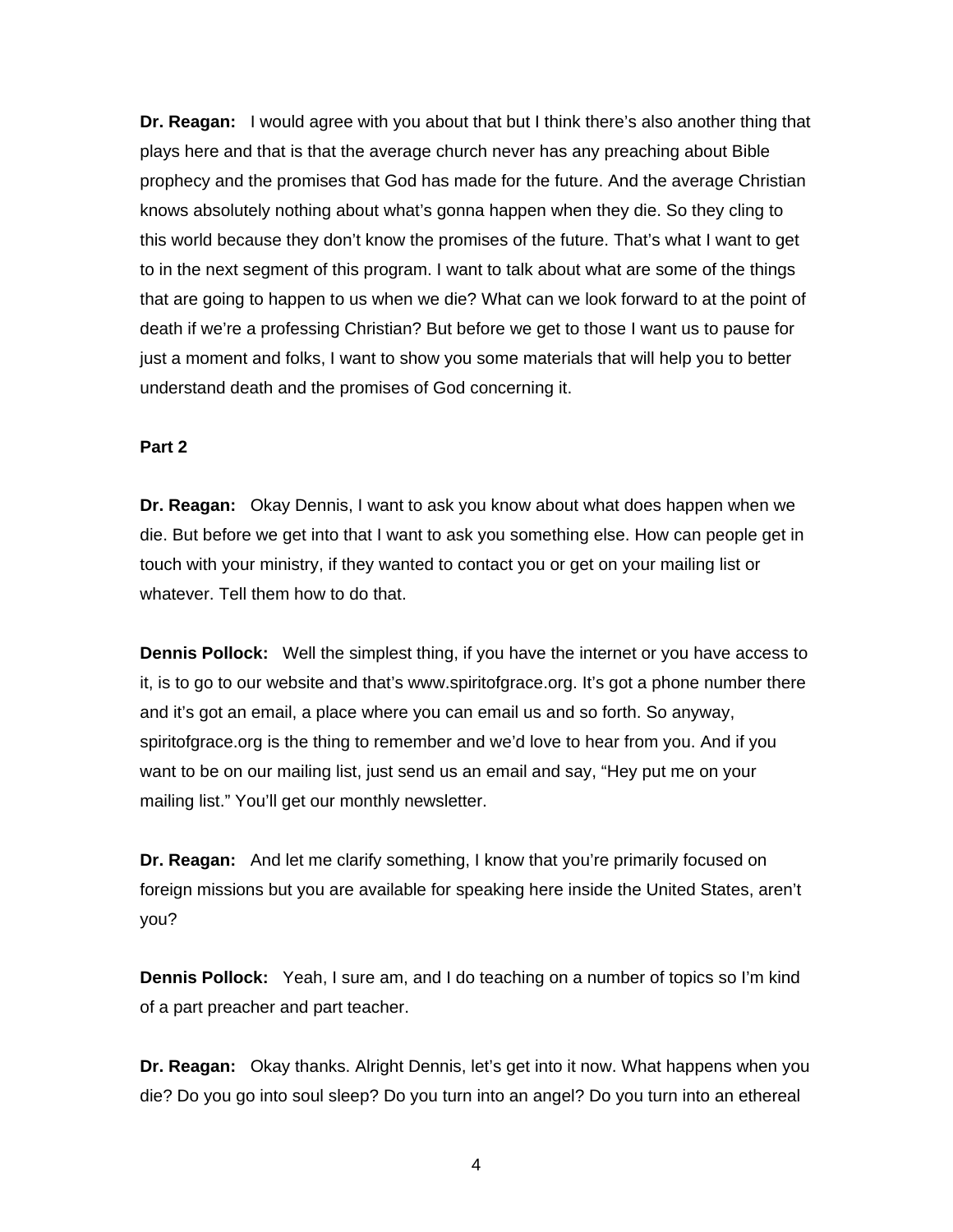spirit floating around on a cloud playing a hard? I mean, what happens to a Christian? We're gonna talk about Christians right now. What happens to a Christian when they die?

**Dennis Pollock:** Well, the question reminds me of….Tom Hanks got up at the Oscars at one point, the academy awards, and he talked about, he had done a movie about homosexuals, and he talked about all the homosexuals that have died of AIDS and they were now angels in Heaven. Tom may be a great actor, and he is, but he's not much of a theologian.

#### **Nathan Jones:** *Davinci Code*.

**Dennis Pollock:** Homosexuals aren't gonna be angels but neither will anybody else, so we do not turn into angels. But we do depart and be with Christ. The Bible says, "To be absent from the body is to be present with the Lord." So the implication, really more than an implication, the clear declaration is that we will immediately be in the presence of Christ. Peter talked about his own upcoming death in one of his epistles, and he said, "I must shortly take off my tabernacle, or my tent." And so the idea is that the body that we wear is literally just a shell. It is not the real us at all, when we die the genuine person, the spirit being, goes immediately to be with Christ. And that's why Paul said it's far better to go and be with Christ and to be absent in the body is to be present with the Lord.

**Dr. Reagan:** Well, so much of Christendom believes in soul sleep, and I guess they get this from the fact that the Bible metaphorically refers to death quite often as sleep. And I suppose that really is based upon the fact that the body will one day be resurrected. The spirit goes to be with the...the body in effect metaphorically sleeps because one day it is going to be resurrected and put back together.

**Dennis Pollock:** You know, some people when they read about the Resurrection they infer that means that we just cease to exist for awhile, and Christ is gonna bring us back up. But it's not that we cease to exist it is that our spirit is separated from our body. So that when the Rapture occurs and when the Resurrection occurs, the spirit then rejoins the body because God as intended all along that we would live in eternity as a physical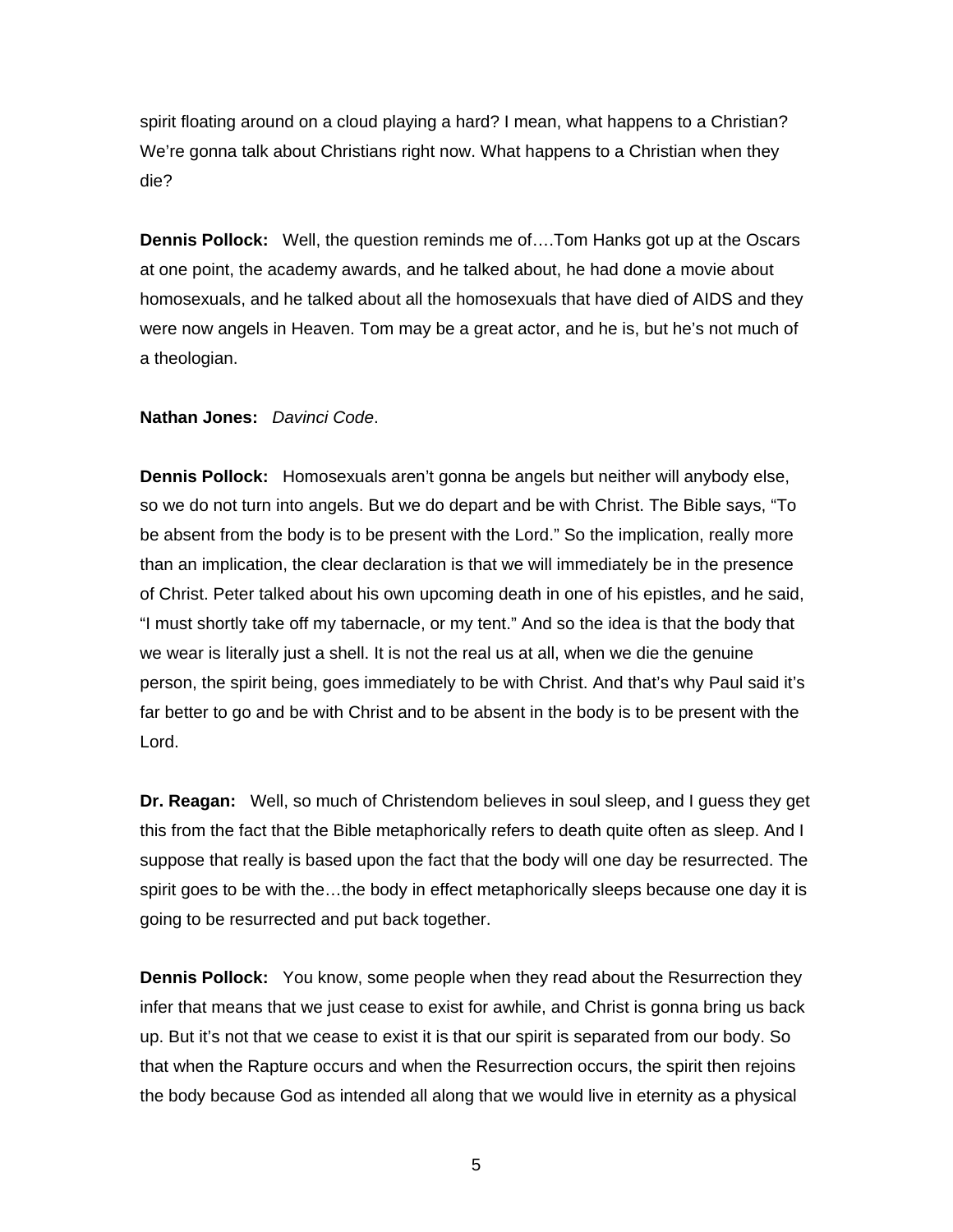as well as a spiritual being. A lot of people don't really get that and they just assume we're gonna be spirits that float around on clouds and play harps.

**Dr. Reagan:** So we have a physical body now, and then when we die we have sort of what theologians often refer to as an intermediate spirit body. We'll always have a body of some type. And that intermediate spirit body we know exists because we can read in the Bible about Elijah and Moses appearing at the transfiguration. Samuel appearing to Saul when he went to the witch of Endor, these people had some sort of intermediate spirit body. And even in Revelation 7 it says that the tribulation martyrs coming out are standing before the throne of God worshipping God. They have white robes on, they have some sort of body during that time. So we are never bodiless, we are never unconscious, we have consciousness. In fact, Jesus told a story about the rich man and Lazarus and they died and one went to paradise, the other when to torment. And they both had bodies they could see each other they could talk to each other, they were fully conscious, they weren't in soul sleep.

### **Dennis Pollock:** Exactly.

**Dr. Reagan:** And I think Paul makes it clear when he says, you know I want to stay here and work with the Lord but I really want to be with the Lord. I'll work as long as the Lord wants me to, but I really want to be with the Lord. There's no idea he's gonna lie in a coffin for millions of years, but the moment he died he was going to be ushered into the presence of the Lord and live in his presence in consciousness.

**Dennis Pollock:** And that's not a very hard thing to discern if you read the Scriptures much at all, you can see that pretty clearly. I think the people that are confused are basically people that don't read the Bible too often.

**Dr. Reagan:** Okay, so we have a fleshly body now. We get an intermediate spirit body when we die and we're with the Lord, but one day we're gonna get a glorified body. Now when in the world, Nathan, when do we get a glorified body?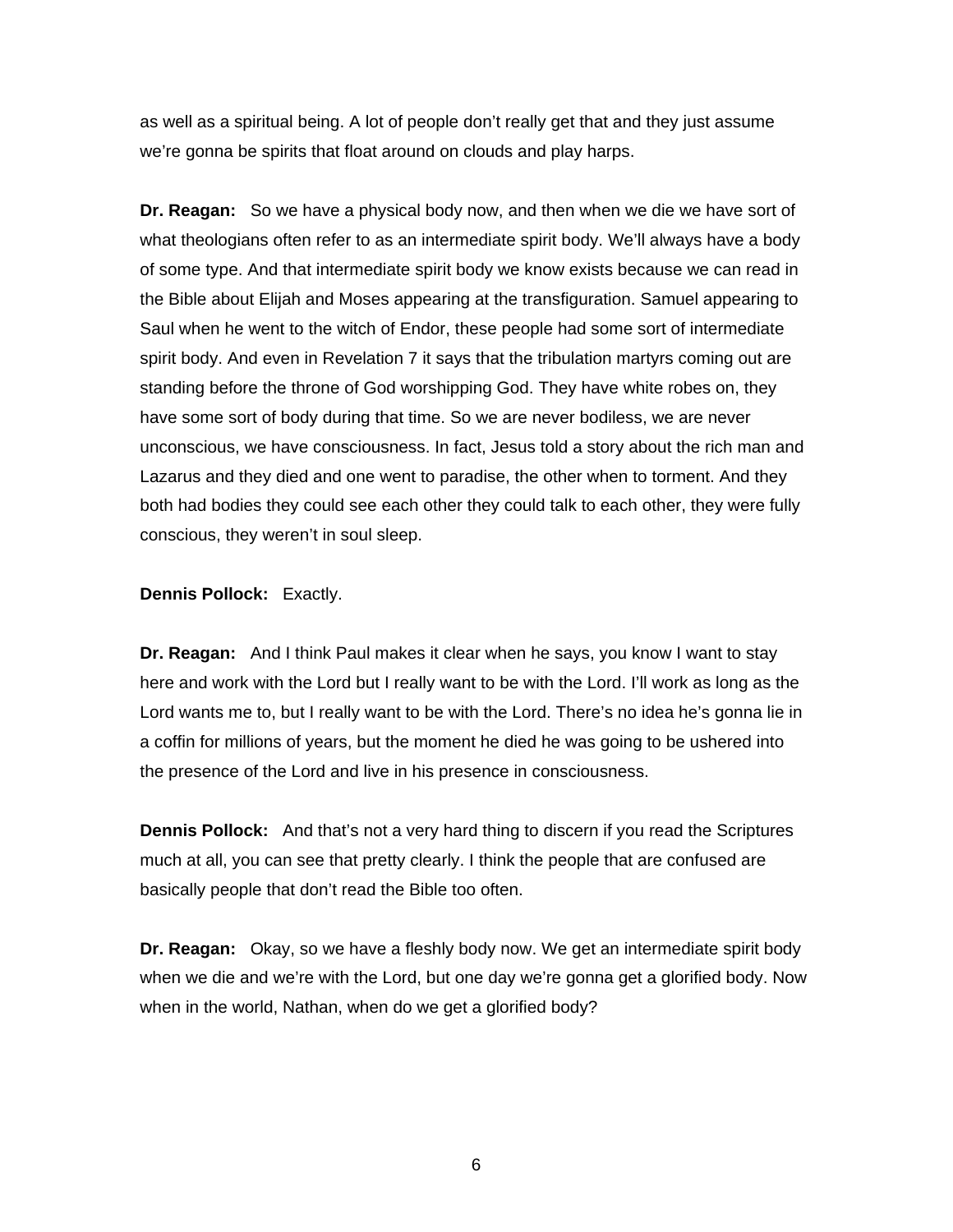**Nathan Jones:** Well, the glorified bodies come, 1 Corinthians 15 is great for that. When Jesus comes back at the last trumpet and the shout, when we're raptured, that's when we get the glorified bodies.

**Dr. Reagan:** Okay, so the glorified body occurs at the time of the rapture. In fact, 1 Thessalonians 4 it says that when He comes He's gonna bring with Him the spirits of the dead. Their bodies will be resurrected, their spirits put back together, and glorified. And for those of us who are alive, we will just be translated up to meet him, we won't even experience death on the way up we'll be translated from mortal to immortal. Now that's for the Church age saints who are alive at the time that Jesus comes. But the Bible also indicates that glorified bodies are going to be received by other people at a different time, at the end of the Tribulation for example. You're going to have the Old Testament saints resurrected, and you're going to have the Tribulation martyrs resurrected and both of those groups will be receiving their glorified bodies at that time. All of which brings me to an important point. What in the world is a glorified body? I mean, it's kind of hard to get your fingers on? What is a glorified body? Who wants to jump in first?

**Dennis Pollock:** Well, the best way to understand it is to look at Jesus after the resurrection. The Bible calls him the first fruits of the resurrection. So Jesus was I like to call him the premiere showing. When Hollywood has a premiere, they invite all the big shots…they never invite me for some reason I haven't figured out why I'm not getting invitations.

**Dr. Reagan:** Oh, you're just such a nerdy guy, you know…something, I don't know.

**Dennis Pollock:** But they have a premiere showing and it's the very first chance you get to see the new movie, and Jesus was the premiere showing of the glorified body. The disciples when they saw him were in such a state of shock because you know, this guy's supposed to be dead, that their mouths were open they're trembling. Jesus says, "Hey don't be afraid it's me." He said, "Touch me," and this is amazing, "a spirit does not have flesh and bones like you see I have." So He wanted them to feel, I'm not a ghost I'm not a spirit, I have a body, I have bones. And even to make the point further, He says, "You guys have any food around here?" And you know, it's not like He had a sudden hunger pain, I doubt, you know, but I think He wanted to prove, I am so real, yes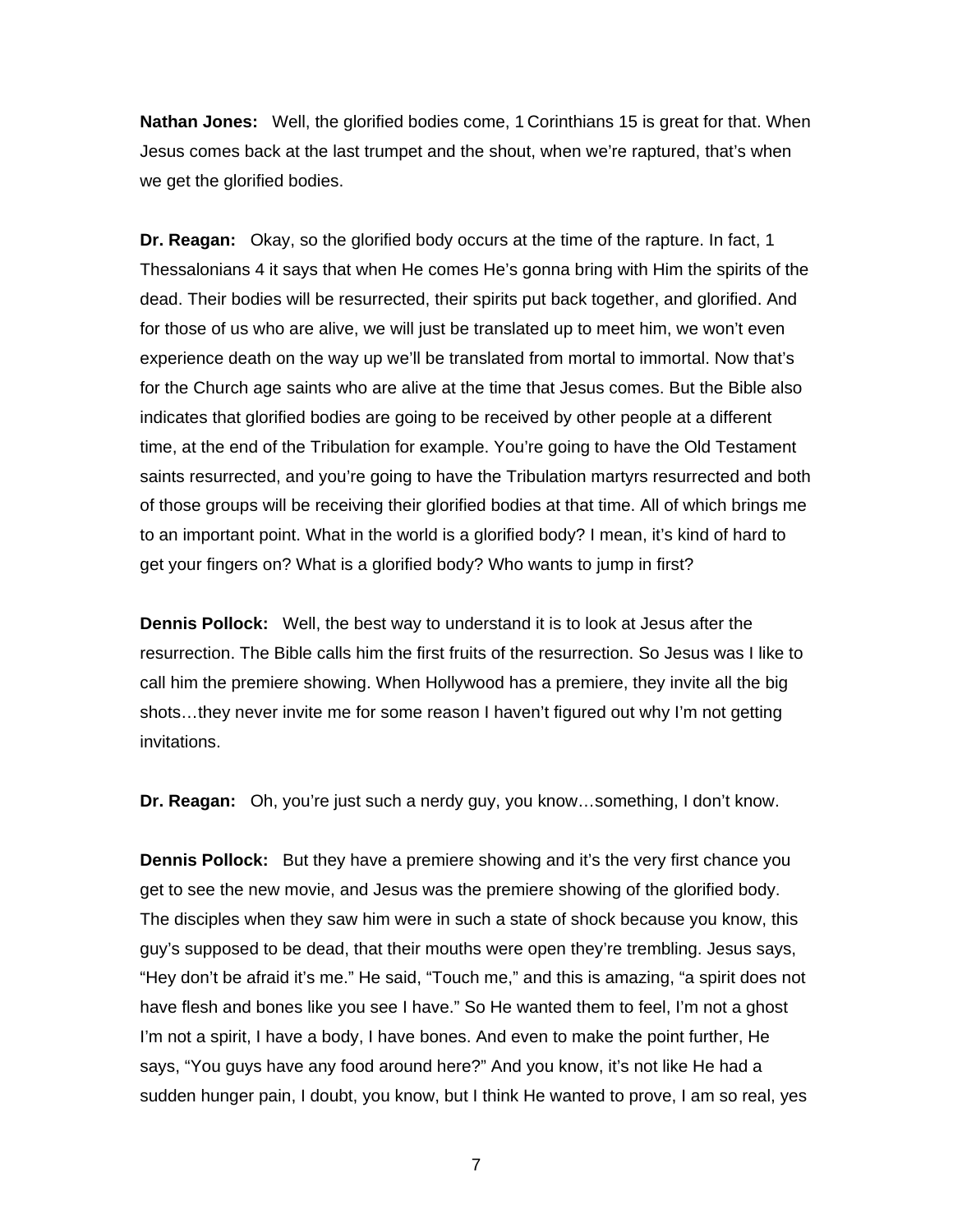I can eat. Which encourages me brother, we're probably gonna get to have some nice meals up in Heaven as well.

**Dr. Reagan:** And not have to worry about gaining weight!

**Dennis Pollock:** That's right.

**Dr. Reagan:** Well, I think that's a good point. And Philippians 3:21 says point blank that we are going to have a body like the glorious body that Jesus Christ had after His resurrection. So looking at him gives us a very good idea of what a glorified body is all about. Now what I'd like to do in a moment is turn to first Corinthians 15 that you mentioned Nathan, we'll have you read that passage. And then I want us to really get specific about some characteristics of a glorified body, so that we can get a better idea even than what we have now of what it's all about. But before we do that, I'd like for us to pause for a moment for a song, and we're going to have a song by Jack Hollingsworth of Acts 29 Ministry. And it's a song that has to do with death, it's one of my favorites along that line, it's entitled *Leaving on My Mind*, so here is Jack Hollingsworth with *Leaving on My Mind*.

#### **Part 3**

**Dr. Reagan:** Okay fellows, we have established now that immediately after death the Christian receives, for the lack of a better term, an intermediate spirit body. That they're with the Lord immediately, they're in Heaven worshipping the Lord until the time for Jesus to return. But when He returns in the Rapture He will bring the spirits with Him, resurrect their bodies in a great miracle of resurrection. After all we're talking about the One who spoke and the whole universe came into existence. It's nothing for Him to speak and that body come back into existence, whether it's been eaten by the worms, dust to dust, dissolved in the ocean, cremated, preserved perfectly, or whatever. It's gonna come back. And He's gonna put that spirit together and give them a glorified body and those of us alive will receive a glorified body. Now, Paul tries to define a glorified body. And he does a pretty good job of it, although when he gets through you often have more questions than you had before he started. Let's read that segment, it's from 1 Corinthians chapter 15 beginning with verse 42 I believe. Read it for us Nathan.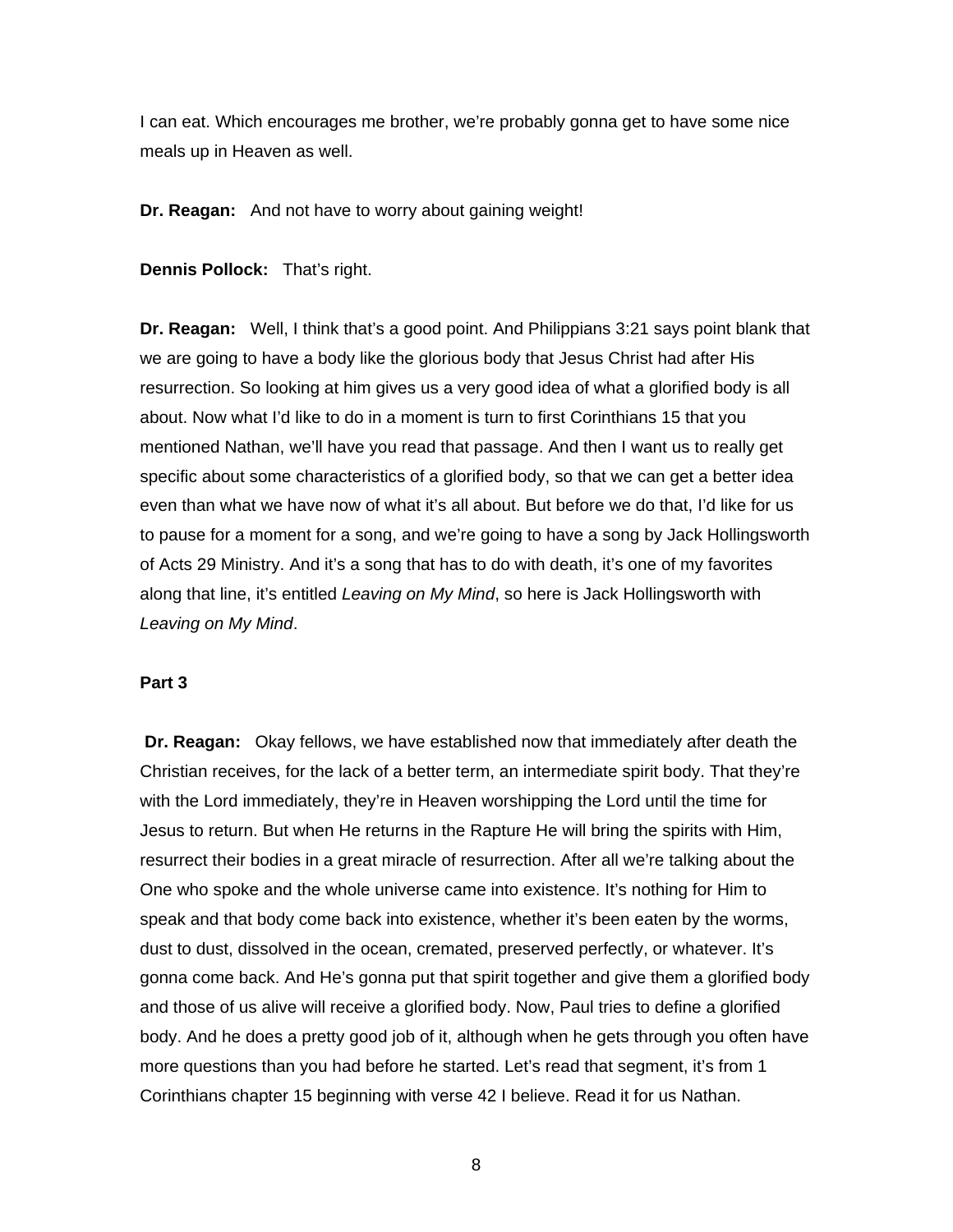**Nathan Jones:** Sure thing, 42. "So will it be with the resurrection of the dead. The body that is sown is perishable, it is raised imperishable; it is sown in dishonor, it is raised in glory; it is sown in weakness, it is raised in power; it is sown a natural body, it is raised a spiritual body."

**Dr. Reagan:** Go ahead, if there is a natural body….

**Nathan Jones:** Sure. If there is a natural body, there is also a spiritual body.

**Dr. Reagan:** Okay, now I think the first one there is pretty obvious. It is sown a perishable body, it's raised imperishable, that means we're going to have immortal bodies. They'll never decay, they'll never age, right?

**Nathan Jones:** What's great for me is I always wanted to fly and you see that Jesus when He ascends he takes off or He just walks through walls and appears in rooms can you imagine being able to do that? You're like super man.

**Dennis Pollock:** See, my great theological question is: Do we get capes when we fly or do we have to fly cape less? Do you have the answer to that?

**Dr. Reagan:** Only you could come up with that.

**Nathan Jones:** Only a toga.

**Dennis Pollock:** I've always wanted a cape, actually.

**Dr. Reagan:** It's pretty clear here we're gonna have imperishable bodies, but what does it mean when it says, "Sown in dishonor, raised in glory." What do you think that means?

**Dennis Pollock:** Well, when I think of that I think about the death bed of most people. You know, I've been in hospital rooms where people are dying of cancer. The skin is a different color, often they can no longer communicate; they're just about half conscious.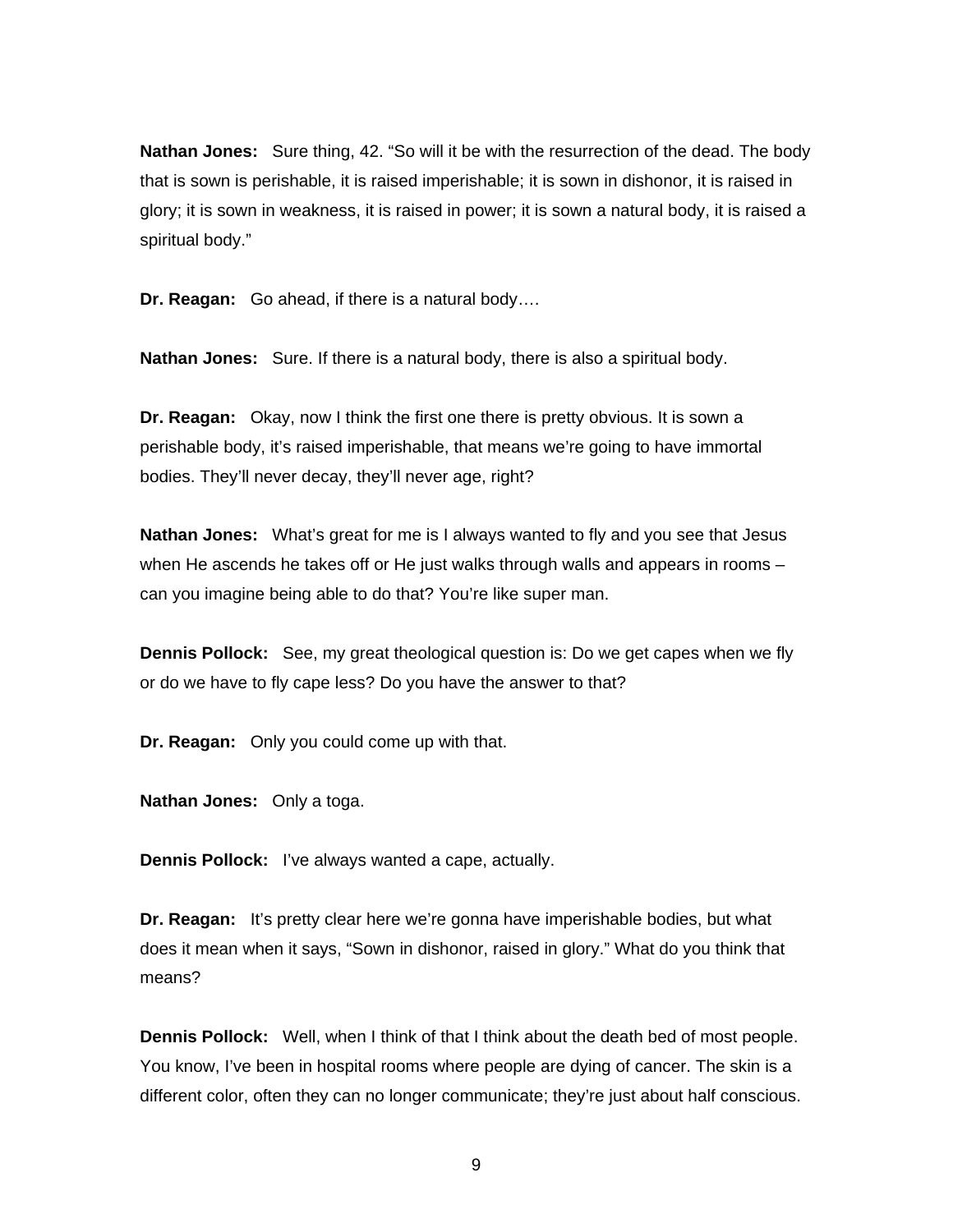It's just a very sad, sad thing. And I think Paul may be thinking about how we go down versus how we come up. When a man or a woman dies, they don't look too glorious, they don't look too powerful, they don't look too strong. You know, you may have been the coolest dude on the block when you were in your 20's, but when you're in your 80's or 90's and you're on your death bed dying of whatever, you don't look too hot. And that's not just true for sinners it's true for believers as well. So as we go down, there's a certain element of shame and sadness and dishonor. But on the way up, through the resurrection, there's no shame, there's no dishonor. It's glorious, it's powerful, it's awesome, and I think Paul is contrasting the going down in death versus the coming up in resurrection.

**Dr. Reagan:** I think you're right on target. And it's gonna be glorious in the sense that we're gonna receive glorified bodies, glorified bodies in the sense that they are perfected bodies. Listen to what Isaiah says, Isaiah 35:5, "The eyes of the blind will be open, the ears of the deaf will be unstopped, the lame will leap like a deer, the tongue of the dumb will shout for joy." All of the problems that we have with our bodies, the inflictions, handicaps are all gonna be taken away. And in that regard I cry out Maranatha every day because I have a grandson named Jason, who had a very peculiar genetic situation that caused his own body to attack his brain and eat away the frontal lobe of his brain, by the time he was three years old. And since that time, he's almost 24 now, he's in a state institution where he's very well cared for, but he doesn't know who I am, he doesn't know who anybody is, he won't let anybody touch him. He has to be put to sleep to have a haircut, and I yearn for that day when the Lord will touch his mind, he will be right, I can sit down I can talk to Jason. I can tell him how much I love him, I can play with him, you know, I just all of us know people like that, and this is it. It's gonna be a glorious thing.

**Dennis Pollock:** It's amazing. I think if the non-believers could ever really grasp how awesome the plan is God has for those who love them, they'd come to Christ out of shear selfishness if for no other reason.

**Dr. Reagan:** It also says here it's sown in weakness but raised in power. Now what does that mean, Nathan what do you think? Power, it's raised in power.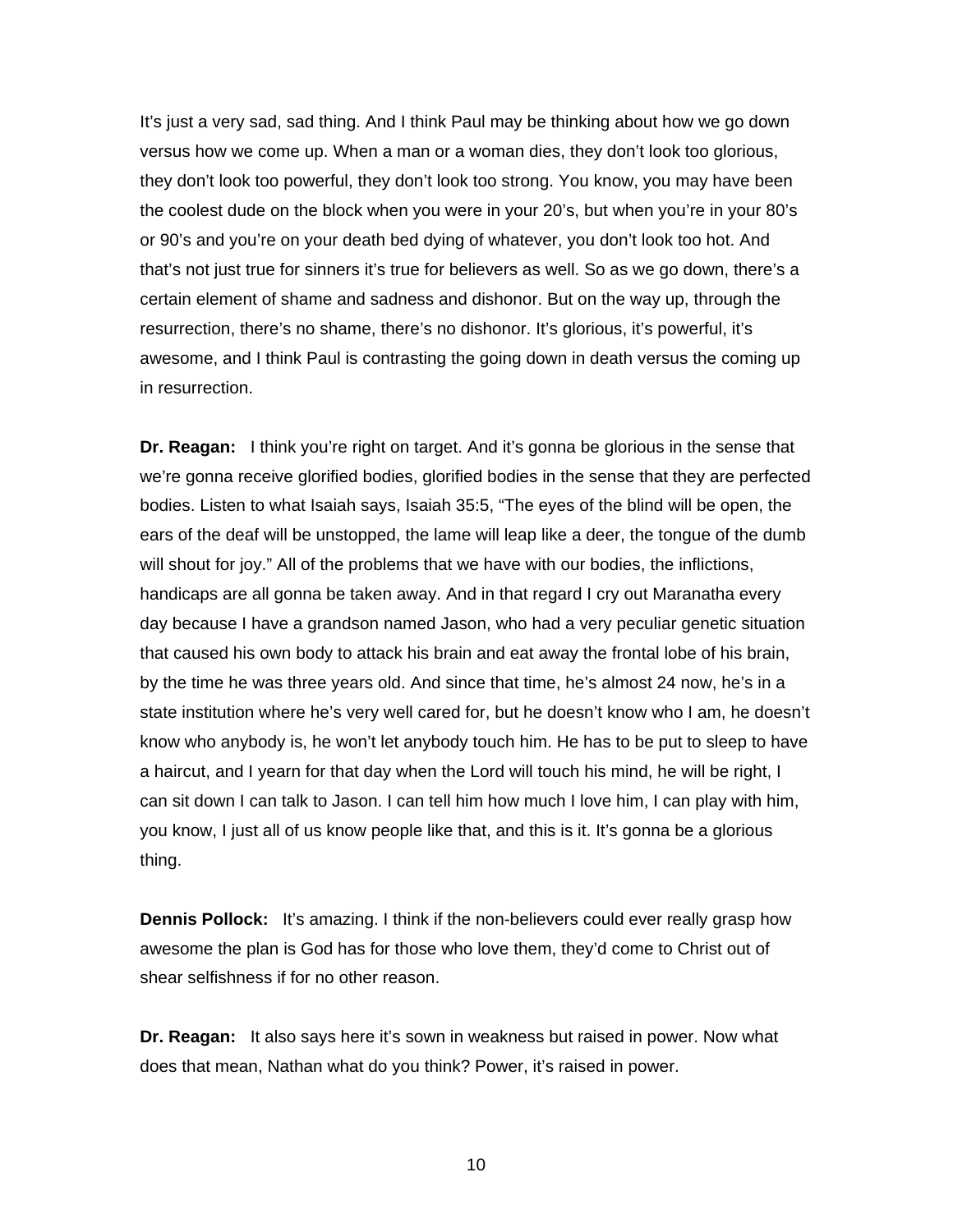**Nathan Jones:** Well, we're sons of Christ. Christ is willing to share His power with us. Now it doesn't mean particularly we become Jesus or we become Christ, but we have the abilities that He gives us up there that is powerful, it's imperishable. To use the superman example, again, he's bullet proof; well nothing will hurt us because we are in Christ's hands.

**Dr. Reagan:** Any other ideas about power?

**Dennis Pollock:** Yeah, well, when I read that I think of Jesus. When He was on the cross He didn't look very powerful. But when He was standing before the disciples risen from the dead, it was all power. Or when John saw Him in the first chapter of Revelation and He is so glorious and powerful John falls down like a dead man. I mean, it was just sheer power. Part of that is gonna apply to us we likewise will be raised in a powerful state.

**Dr. Reagan:** I'm wondering if it also refers to a spiritual sense in that we will have complete power over sin. We will no longer be enslaved to sin as we are now.

**Nathan Jones:** We're completed. We've finally gotten rid of the sin nature.

**Dennis Pollock:** The thing that excites me is what will be missing along with what we will have in that state and what we'll be missing will be the sin nature.

**Dr. Reagan:** I won't be struggling with that all the time. You know, even today I still have the Holy Spirit pulling me this way, and the body pulling me that way. And I'm fighting that battle all the time and I'll be so glad when that battle's over.

**Dennis Pollock:** You know, I've had times where I've felt so in the spirit and God's moved in my life. And then some fleshly thought or you get angry and you think, "Man that shouldn't happen!" You know, this is not supposed to happen, and yet it's sin nature.

**Dr. Reagan:** It also says we're sown a natural body but raised a spiritual body. If there's a natural body there's a spiritual body and I think this is where people often get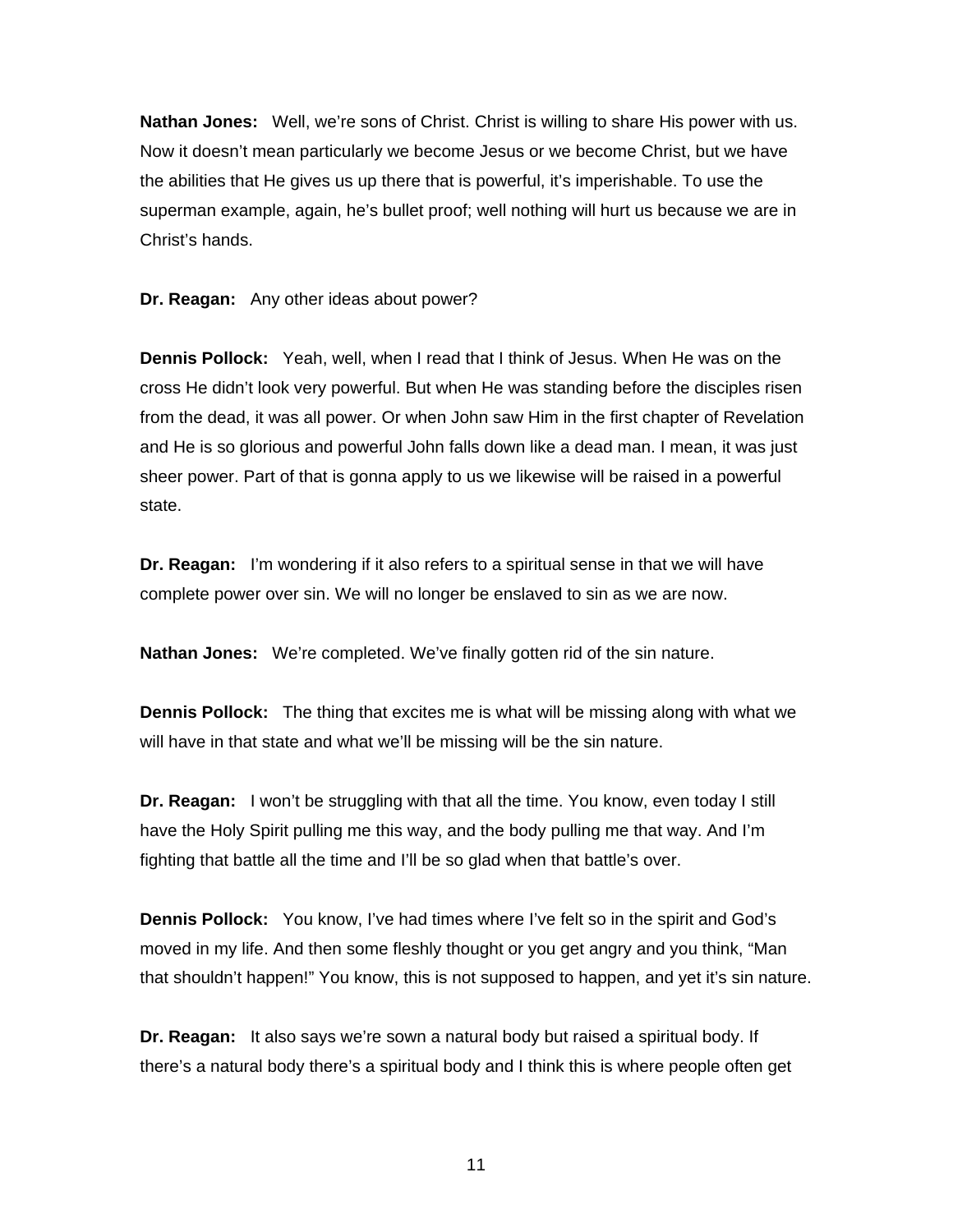the idea that we're gonna be some sort of ethereal spirits. What do you think that means a spiritual body?

**Dennis Pollock:** Well I think it will be ultimately spiritual but it will also be physical, it will be spiritual and physical. But it will be the kind again as Jesus so that He could pass through walls. He could go from one place to another at the speed of thought, so ultimately it's spiritual but yet it is still also physical.

**Dr. Reagan:** I would hope it also means that we're gonna be totally subjected to willingly and happily to the Holy Spirit. A spirit-controlled body, I hope. Well, we don't have much time left Nathan, so let me just move very quickly to one of the questions, and that is…and we're gonna have to handle this quickly. And that is, what about a person who is not a believer? What happens to them when they die?

**Dennis Pollock:** You know, I heard a testimony of a fellow who was telling how he had gotten saved, he'd come from a rough background, kind of a gangster background. He talked about some of his old buddies that had died already. And he was trying to be colorful in his language and he said, "Yeah they're already crackling and popping in hell right now." Well, that's colorful language it's just not theologically right. There's nobody crackling and popping in Hell, not the Devil, nor Hitler, nor Stalin or anybody else. When the sinner dies he is taken to the county jail, you know when a prisoner is arrested he doesn't go to the penitentiary he goes to the jail. He awaits his trial. When a sinner dies he goes to jail, that is, he goes to a place where he will wait for his trial which is the Great White Throne Judgment, that place is called Hades, and that's where he will wait. Now, it's no picnic even in Hades.

**Dr. Reagan:** It's called torment.

**Dennis Pollock:** It's torment and it's miserable but it's gonna get worse yet as he goes into the Lake of Fire.

**Dr. Reagan:** Okay, so when an unbeliever dies his spirit goes to this place called Hades to this compartment called torment but one day he's gonna be resurrected also. When does that happen, Nathan?